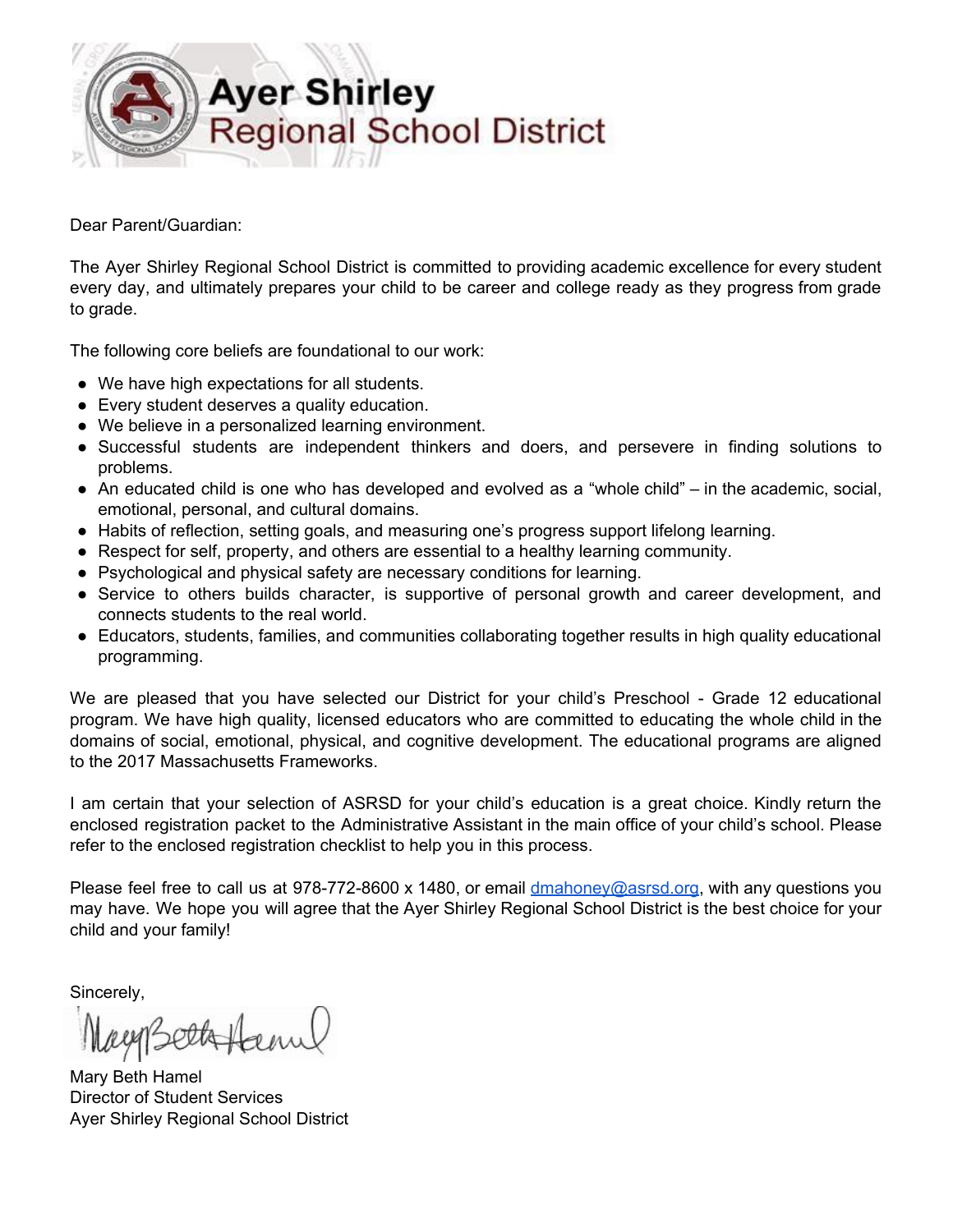

 **ASRSD Preschool & Kindergarten**

## **Registration Checklist**

Welcome to the Ayer Shirley Regional School District! We are very pleased to have you join our first class school system. To help organize your student's registration, please use the checklist below:

#### **Required Forms: These forms are mandatory for students to be officially registered**

- ❏ Birth Certificate
- ❏ Proof of residency Must have parents name on form (no exceptions to the list below)
	- utility bill (gas, electric, phone, internet, cell phone)
	- copy of lease
	- purchase and sale agreement
- ❏ Immunization records and a copy of the most recent Physical Examination (within the last year)
- ❏ If the child has special needs (learning disabilities), a copy of the most recent IEP (Individual Education Plan)

#### **Registration Packet:**

- ❏ Student Registration Information Form
- ❏ Home Language Survey
- ❏ Health and Emergency Information Form
- ❏ Parent Questionnaire

**Contact Information:** Please feel free to contact the school to help answer any questions you may have on the registration process or any of the forms.

| K-5 Lura A White Elementary School, Shirley           | Pk-5 Page Hilltop Elementary School, Ayer          |
|-------------------------------------------------------|----------------------------------------------------|
| <b>Elizabeth Lewis, Principal</b>                     | <b>Fred Deppe, Principal</b>                       |
| Sandra Ferguson, Admin Assistant, extension 1100      | Gail Januskiewicz, Admin Assistant, extension 1401 |
| Tracey Sargent, Admin Assistant, extension 1160       | Peggy Carlson, Admin Assistant, extension 1402     |
| <b>Special Education Department, Ayer and Shirley</b> | <b>Early Childhood Education, Ayer and Shirley</b> |
| <b>Tara Bozek, Special Education Director</b>         | Mary Beth Hamel, Early Childhood Coordinator       |
| Linda Harrington, Admin Assistant, extension 1408     | Doreen Mahoney, Admin Assistant, extension 1480    |

**Website:** Please visit the Ayer Shirley Regional School District's website for all these forms and any other

information you need to register your student!

[www.asrsd.org](http://www.asrsd.org/)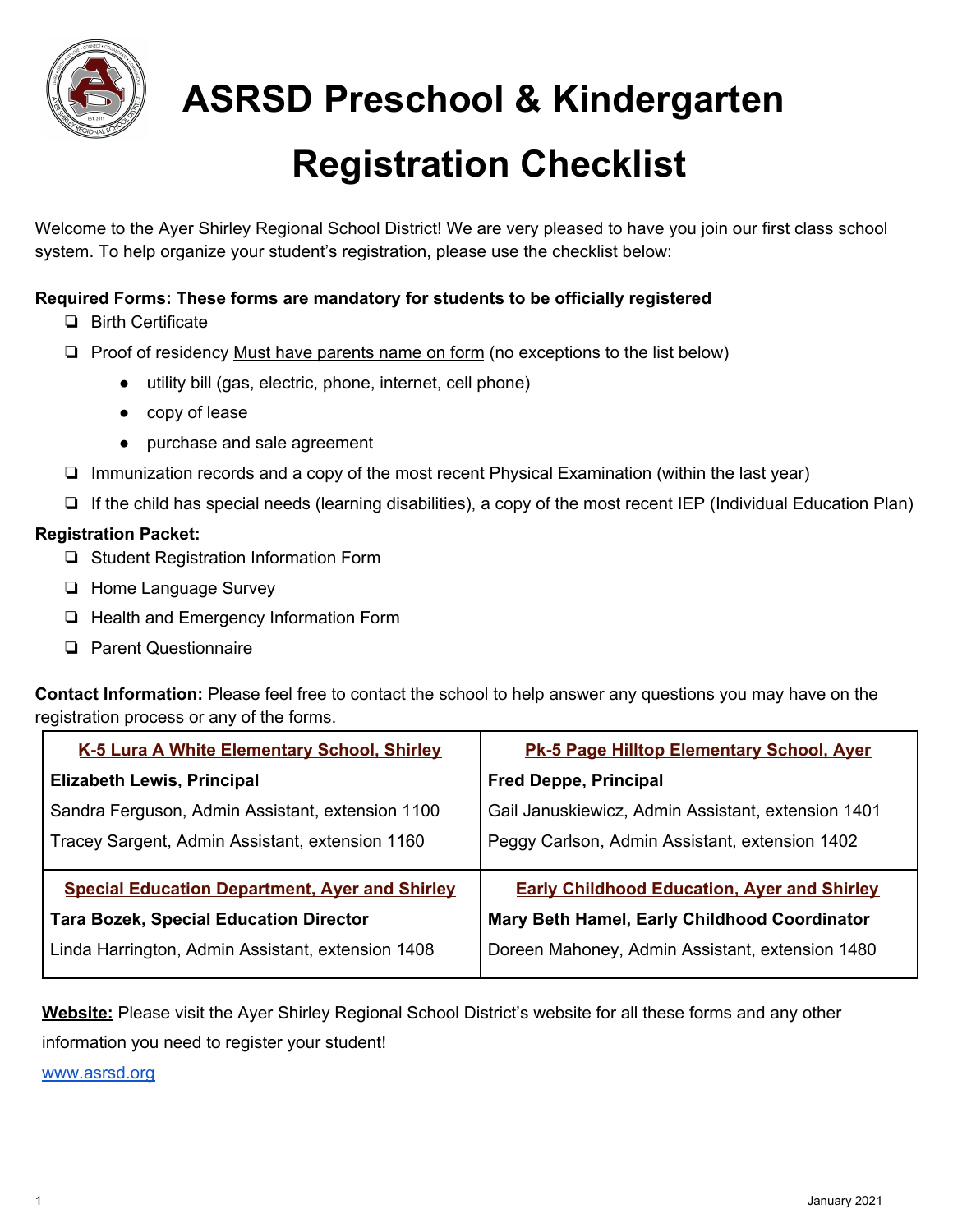

## **Ayer Shirley Regional School District Student Registration Information (Please complete entire packet for each child)**

#### **IMPORTANT:**

| Are you enrolling more than ONE student?                                                               | $\square$ Yes $\square$ No |  |  |
|--------------------------------------------------------------------------------------------------------|----------------------------|--|--|
| If yes, are you enrolling students in more than ONE school in the district? $\square$ Yes $\square$ No |                            |  |  |

| <b>Student Information</b>                               |                                                 |                                        |                                                                                                                                                    |
|----------------------------------------------------------|-------------------------------------------------|----------------------------------------|----------------------------------------------------------------------------------------------------------------------------------------------------|
| Legal First Name                                         |                                                 |                                        | <b>Preferred Name</b>                                                                                                                              |
| Full Middle Name                                         |                                                 |                                        | Gender<br>$\Box$ Female<br>Male<br>$\overline{\phantom{a}}$                                                                                        |
| Legal Last Name                                          |                                                 |                                        | Student Email (if different than parents)                                                                                                          |
| Town of Residence                                        | Year of<br>Graduation                           | Entering Grade Level                   | Student Cell Phone (if different than parents)                                                                                                     |
| <b>Enrolling School</b>                                  |                                                 |                                        | $\Box$ Upcoming School Year                                                                                                                        |
| $\Box$ Page Hilltop (Preschool - 5)                      | $\Box$ Lura A White (K - 5)                     |                                        | □ Current School Year                                                                                                                              |
| City of Birth                                            | State of Birth                                  | Country of Birth                       | Date of Birth (MM/DD/YYYY)                                                                                                                         |
| Student's Residential Address (street address required)  |                                                 |                                        | Student's Mailing Address (if different from residence; PO Box)                                                                                    |
| Student Lives With: □ Both Parents<br>$\Box$ Foster Home | $\Box$ Mother<br>$\Box$ Other (please specify): | $\Box$ Father<br>$\Box$ Legal Guardian | State Ward                                                                                                                                         |
| <b>Primary Phone</b>                                     | Secondary Phone                                 |                                        | *Auto Alert Phone (indicate Home or Cell)                                                                                                          |
| $\Box$ Home<br>Cell                                      | Home                                            | $\Box$ Cell                            | Auto Alart Phono number is the number called in the event of school closings and important appeupcoments. If not indicated, the Home Phono will be |

**t** in the event of school closings and important announcements. If not indicated, the Home Phone will be used. If student custody is shared, two phone numbers can be entered; please indicate which parent is associated with each number.

| <b>Siblings</b> |                                            |     |                         |                                   |
|-----------------|--------------------------------------------|-----|-------------------------|-----------------------------------|
| <b>Name</b>     | <b>Registering</b><br>at ASRSD<br>(yes/no) | Age | <b>School Attending</b> | Grade Level   Lives with student? |
| 1.              |                                            |     |                         | $\Box$ Yes<br>$\square$ No        |
| 2.              |                                            |     |                         | $\Box$ Yes<br>$\Box$ No           |
| 3.              |                                            |     |                         | $\Box$ Yes<br>$\Box$ No           |
| -4.             |                                            |     |                         | $\Box$ Yes<br>$\Box$ No           |
| 5.              |                                            |     |                         | $\Box$ Yes<br>$\Box$ No           |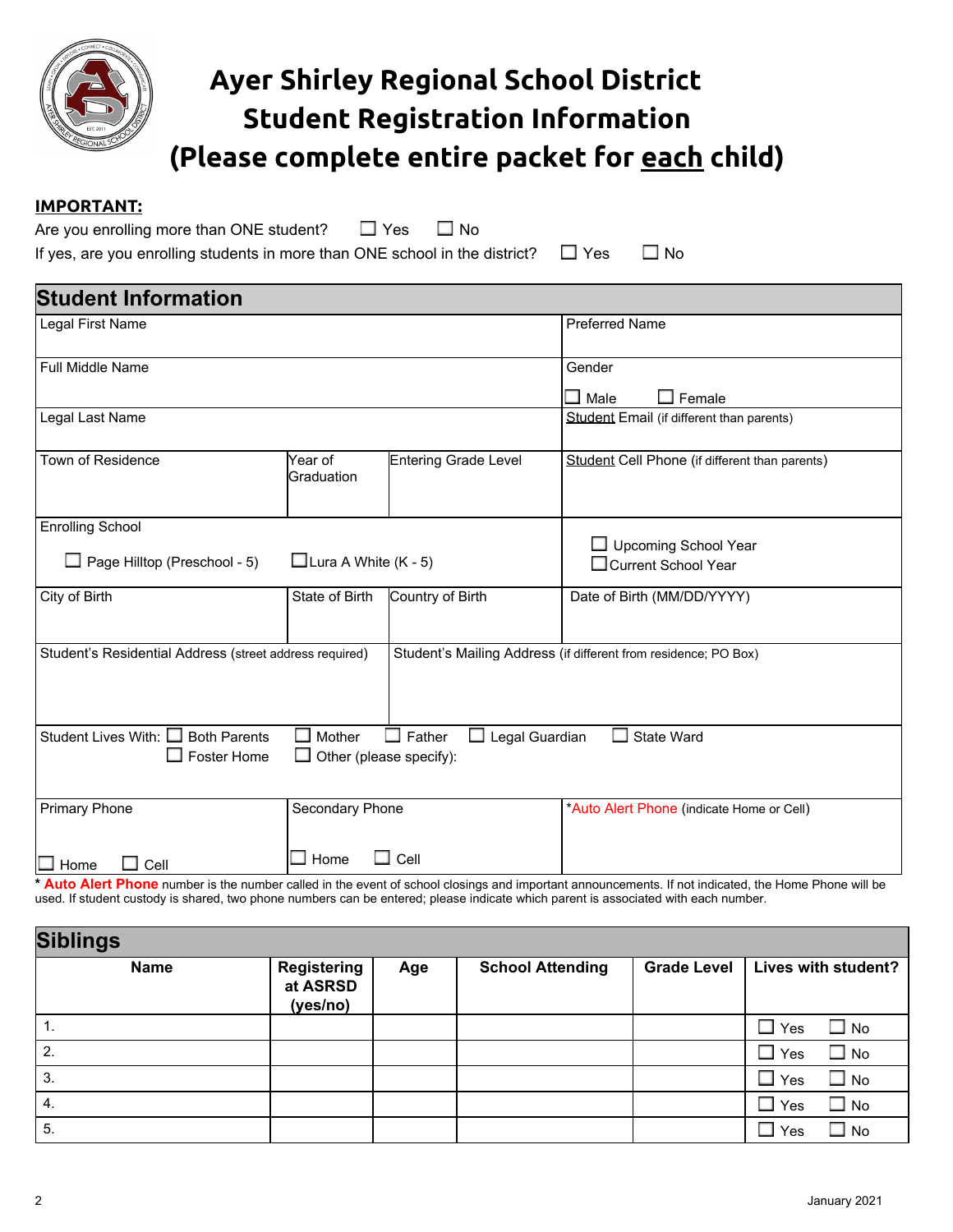| <b>Parent/Guardian 1 (Primary Contact)</b> |                                                                                                                                       |                                           |                                                                                            |
|--------------------------------------------|---------------------------------------------------------------------------------------------------------------------------------------|-------------------------------------------|--------------------------------------------------------------------------------------------|
| Legal First Name:                          |                                                                                                                                       | Middle Name:                              | Preferred Name:                                                                            |
| Legal Last Name:                           |                                                                                                                                       | Gender: $\Box$<br>Male                    | Female                                                                                     |
| Guardian's Email:                          |                                                                                                                                       |                                           |                                                                                            |
| Workplace:                                 |                                                                                                                                       |                                           |                                                                                            |
| *Relationship (see below for definitions)  |                                                                                                                                       | *Legal Status (see below for definitions) |                                                                                            |
|                                            |                                                                                                                                       |                                           |                                                                                            |
| Can Dismiss Student? Yes                   | $\blacksquare$ No                                                                                                                     | Can Receive Student? In Yes               | $\Box$ No                                                                                  |
| Lives with Student?<br>Yes                 | No                                                                                                                                    | Receives Mail?<br>Yes                     | No (default will be Guardian 1)                                                            |
| Address:                                   |                                                                                                                                       | Same as Student?                          | Address Type                                                                               |
|                                            |                                                                                                                                       | $\Box$ Yes $\Box$ No                      | Home Mail Work<br>Other                                                                    |
| Home Phone:                                |                                                                                                                                       | Cell Phone:                               |                                                                                            |
|                                            |                                                                                                                                       |                                           |                                                                                            |
| Work Phone:                                |                                                                                                                                       | Other Phone: (specify)                    |                                                                                            |
|                                            |                                                                                                                                       |                                           |                                                                                            |
| <b>Parent/Guardian 2</b>                   |                                                                                                                                       |                                           |                                                                                            |
| Legal First Name:                          |                                                                                                                                       | Middle Name:                              | Preferred Name:                                                                            |
| Legal Last Name:                           |                                                                                                                                       | Male<br>Gender: $\Box$                    | Female                                                                                     |
| Guardian's Email:                          |                                                                                                                                       |                                           |                                                                                            |
| Workplace:                                 |                                                                                                                                       |                                           |                                                                                            |
| *Relationship (see below for definitions)  |                                                                                                                                       | *Legal Status (see below for definitions) |                                                                                            |
|                                            |                                                                                                                                       |                                           |                                                                                            |
| Can Dismiss Student? Yes                   | <b>No</b>                                                                                                                             | Can Receive Student? Yes                  | $\Box$ No                                                                                  |
| Lives with Student? Yes                    | No                                                                                                                                    | Receives Mail? Ves                        | No (default will be Guardian 1)                                                            |
| Address:                                   |                                                                                                                                       | Same as Student?                          | Address Type                                                                               |
|                                            |                                                                                                                                       | $\Box$ Yes $\Box$ No                      | Home Mail Work                                                                             |
|                                            |                                                                                                                                       |                                           | Other                                                                                      |
| Home Phone:                                |                                                                                                                                       | Cell Phone:                               |                                                                                            |
|                                            |                                                                                                                                       |                                           |                                                                                            |
| Work Phone:                                |                                                                                                                                       | Other Phone: (specify)                    |                                                                                            |
|                                            |                                                                                                                                       |                                           |                                                                                            |
| Relationship                               |                                                                                                                                       |                                           | Mother, Father, Parent, Step Mother, Step Father, Step Parent, Foster Parent, Grandparent, |
|                                            | Relative, Sibling, Neighbor, Friend, Other<br>Custodial Parent or Noncustodial Parent, Legal Guardian, State Ward, or Self (18+years) |                                           |                                                                                            |
| <b>Legal Status</b>                        |                                                                                                                                       |                                           |                                                                                            |

### **Additional Information**

Please feel free to provide any additional information you would like to share: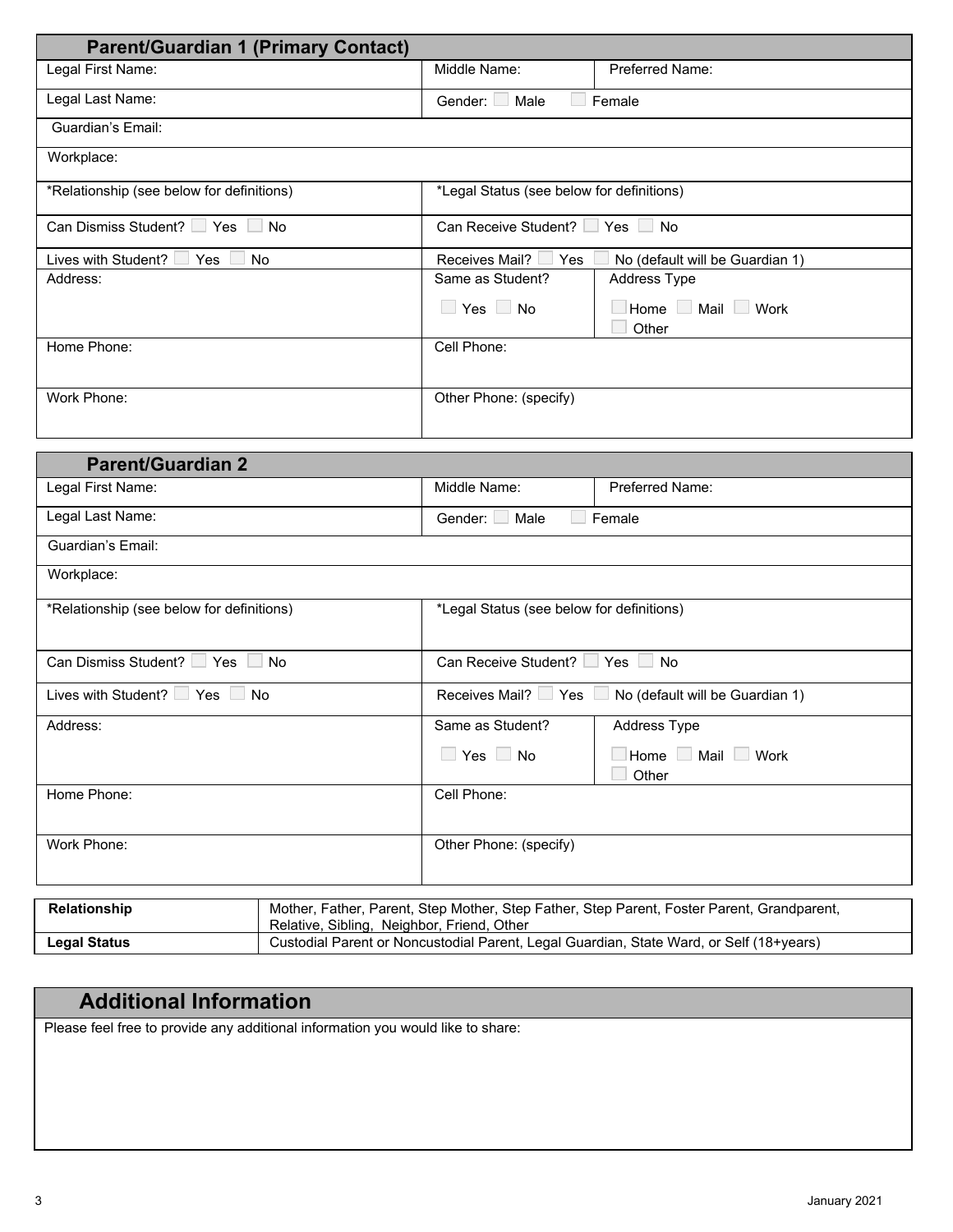| <b>Other Information</b>                                                                                                                        |                                                                                                                                                                                                               |       |                                                                                                                                       |  |  |
|-------------------------------------------------------------------------------------------------------------------------------------------------|---------------------------------------------------------------------------------------------------------------------------------------------------------------------------------------------------------------|-------|---------------------------------------------------------------------------------------------------------------------------------------|--|--|
| $\Box$ Yes<br><b>No</b>                                                                                                                         | Has the student previously attended school at Ayer Shirley Regional?                                                                                                                                          |       | Grade Level(s):                                                                                                                       |  |  |
| Has the student previously attended another school district?                                                                                    | Yes                                                                                                                                                                                                           | No    | If Yes, In State?<br>Yes<br>No                                                                                                        |  |  |
| Previous School and City/State                                                                                                                  |                                                                                                                                                                                                               |       | <b>Public School</b>                                                                                                                  |  |  |
|                                                                                                                                                 |                                                                                                                                                                                                               |       |                                                                                                                                       |  |  |
|                                                                                                                                                 |                                                                                                                                                                                                               |       | Private School                                                                                                                        |  |  |
|                                                                                                                                                 | Is this student School Choice? $\Box$ Yes $\Box$ No If yes, which town and state does the student currently reside in?                                                                                        |       |                                                                                                                                       |  |  |
|                                                                                                                                                 |                                                                                                                                                                                                               |       |                                                                                                                                       |  |  |
|                                                                                                                                                 | Does your child receive special education services? $\Box$ Yes $\Box$ No If yes, explain:                                                                                                                     |       |                                                                                                                                       |  |  |
|                                                                                                                                                 |                                                                                                                                                                                                               |       |                                                                                                                                       |  |  |
|                                                                                                                                                 |                                                                                                                                                                                                               |       |                                                                                                                                       |  |  |
| Is the parent/guardian a member of the military? $\Box$ No $\Box$ Yes                                                                           |                                                                                                                                                                                                               |       |                                                                                                                                       |  |  |
|                                                                                                                                                 |                                                                                                                                                                                                               |       |                                                                                                                                       |  |  |
| If yes, is the parent/guardian:                                                                                                                 | Active duty member U Veteran who was medically discharged or retired for 1 year or more                                                                                                                       |       | Died on active duty                                                                                                                   |  |  |
|                                                                                                                                                 |                                                                                                                                                                                                               |       |                                                                                                                                       |  |  |
|                                                                                                                                                 | Secondary Education student data by race and ethnicity that are set by the federal government.                                                                                                                |       | Race and Ethnicity: Every school district in Massachusetts is required to report to the Department of Elementary and                  |  |  |
| Is the student's Ethnicity Hispanic or Latino: (Check one)                                                                                      |                                                                                                                                                                                                               |       |                                                                                                                                       |  |  |
|                                                                                                                                                 |                                                                                                                                                                                                               |       |                                                                                                                                       |  |  |
|                                                                                                                                                 | Yes (A person of Cuban, Mexican, Puerto Rican, South or Central American, or other Spanish culture or origin, regardless of race.<br>The term "Spanish origin" can be used in addition to Hispanic or Latino) |       |                                                                                                                                       |  |  |
| No Not Hispanic or Latino                                                                                                                       |                                                                                                                                                                                                               |       |                                                                                                                                       |  |  |
|                                                                                                                                                 |                                                                                                                                                                                                               |       |                                                                                                                                       |  |  |
| Student's Race: (Check one or more)                                                                                                             |                                                                                                                                                                                                               |       | American Indian or Alaskan Native - A person having origins in any of the original peoples of North or South America (including       |  |  |
|                                                                                                                                                 | South America), and who maintains tribal affiliations of community attachment                                                                                                                                 |       |                                                                                                                                       |  |  |
|                                                                                                                                                 |                                                                                                                                                                                                               |       | Asian - A person having origins in any of the original peoples of the Far East, Southeast Asia or the Indian subcontinents including, |  |  |
|                                                                                                                                                 | for example, Cambodia, China, India, Japan, Korea, Malaysia, Pakistan, the Philippine Islands, Thailand and Vietnam                                                                                           |       |                                                                                                                                       |  |  |
|                                                                                                                                                 | Black or African American - A person having origins in any of the black racial groups of Africa                                                                                                               |       |                                                                                                                                       |  |  |
| Native Hawaiian or Other Pacific Islander - A person having origins in any of the originals of Hawaii, Guam, Samoa, or other Pacific<br>Islands |                                                                                                                                                                                                               |       |                                                                                                                                       |  |  |
| White - A person having origins in any of the original peoples of Europe, the Middle East, or North Africa                                      |                                                                                                                                                                                                               |       |                                                                                                                                       |  |  |
|                                                                                                                                                 |                                                                                                                                                                                                               |       |                                                                                                                                       |  |  |
|                                                                                                                                                 | <b>Emergency Contact Information</b>                                                                                                                                                                          |       |                                                                                                                                       |  |  |
| <b>Local Emergency Contact 1</b>                                                                                                                | Name                                                                                                                                                                                                          | Phone |                                                                                                                                       |  |  |
| (a neighbor, a close friend, or<br>relative)                                                                                                    |                                                                                                                                                                                                               |       |                                                                                                                                       |  |  |
|                                                                                                                                                 | Address                                                                                                                                                                                                       |       | *Relationship (see below for definitions)                                                                                             |  |  |
|                                                                                                                                                 |                                                                                                                                                                                                               |       |                                                                                                                                       |  |  |
| <b>Local Emergency Contact 2</b>                                                                                                                | Name                                                                                                                                                                                                          | Phone |                                                                                                                                       |  |  |
| (a neighbor a close friend or                                                                                                                   |                                                                                                                                                                                                               |       |                                                                                                                                       |  |  |

| it a neignbor, a close friend, or<br>relative) |                               |                                                                                                      |
|------------------------------------------------|-------------------------------|------------------------------------------------------------------------------------------------------|
|                                                | Address                       | *Relationship (see below for definitions)                                                            |
|                                                |                               |                                                                                                      |
|                                                |                               |                                                                                                      |
| Relationship                                   | Cibling Noighbor Eriond Othor | Mother, Father, Parent, Step Mother, Step Father, Step Parent, Foster Parent, Grandparent, Relative, |

| <b>Legal Status</b> | Sibling, Neighbor, Friend, Other<br>Custodial Parent or Noncustodial Parent, Legal Guardian, State Ward, or Self (18+years) |
|---------------------|-----------------------------------------------------------------------------------------------------------------------------|
|                     |                                                                                                                             |
| Sianaturo           |                                                                                                                             |

| <b>Signature</b>             |              |
|------------------------------|--------------|
| Signature of Parent/Guardian | Date         |
|                              |              |
|                              |              |
| <b>Print Name</b>            | Relationship |
|                              |              |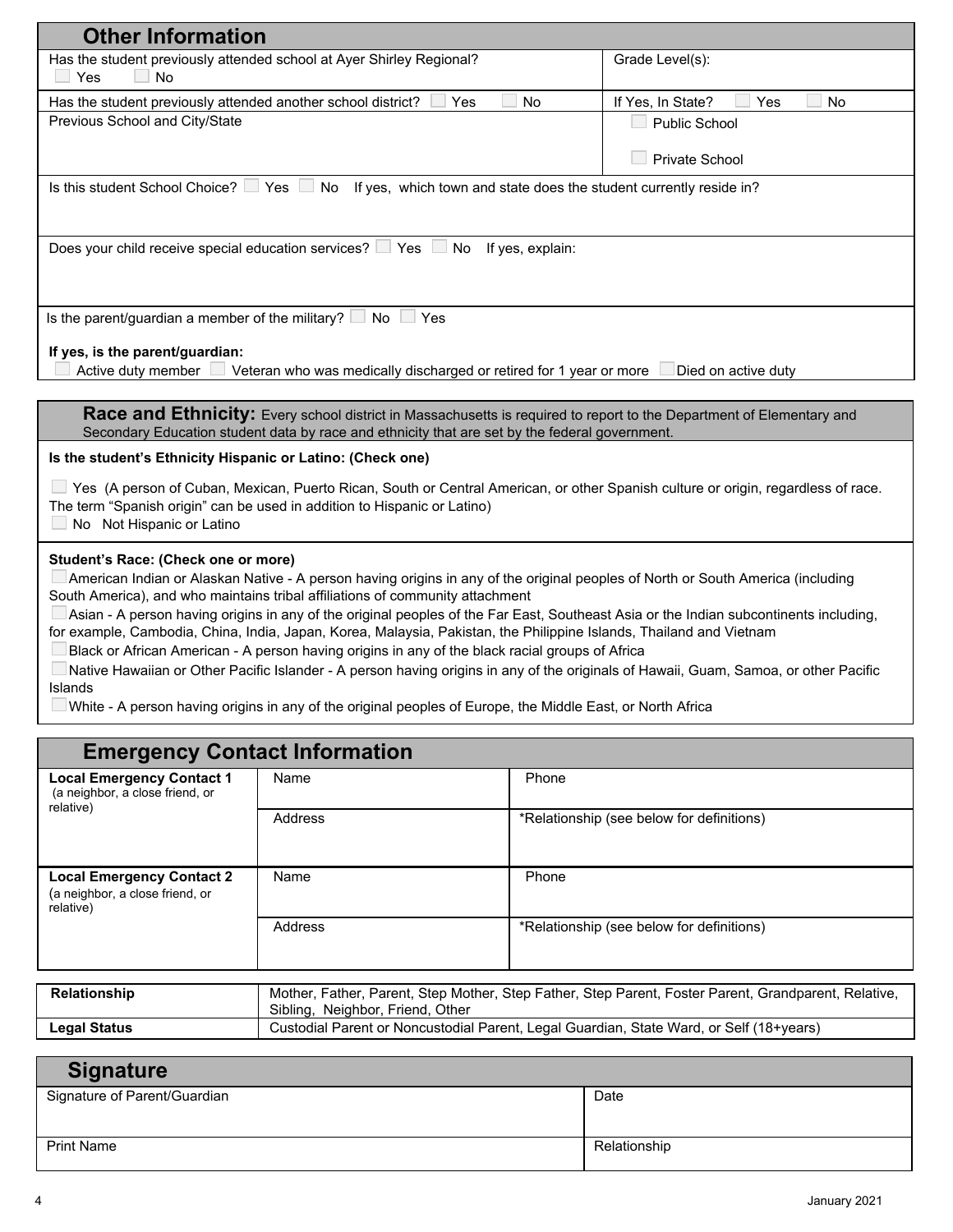

## **Ayer Shirley Regional School District Home Language Survey**

Massachusetts Department of Elementary and Secondary Education regulations require that all schools determine the language(s) spoken in each student's home in order to identify their specific language needs. This information is essential in order for schools to provide meaningful instruction for all students. If a language other than English is spoken in the home, the District is required to do further assessment of your child. Please help us meet this important requirement by answering the following questions. Thank you for your assistance.

| <b>Student Information</b>             |                                                     |                  |  |
|----------------------------------------|-----------------------------------------------------|------------------|--|
| <b>First Name</b>                      | Middle Name                                         | <b>Last Name</b> |  |
| $G$ ender $\Box$ Male<br>$\Box$ Female | Date of Birth (mm/dd/yyyy)                          |                  |  |
| <b>Country of Birth:</b>               | Date first enrolled in ANY U.S. school (mm/dd/yyyy) |                  |  |

| <b>Questions for Parents/Guardians</b>                                       |                                                                                                                                                 |  |  |
|------------------------------------------------------------------------------|-------------------------------------------------------------------------------------------------------------------------------------------------|--|--|
| What is the native language(s) of each parent/guardian?<br>(mother/guardian) | Which language(s) are spoken with your child? (circle one) Include<br>relatives (grandparents, aunts/uncles, etc.)                              |  |  |
| (father/guardian)                                                            | seldom<br>sometimes<br>often<br>always                                                                                                          |  |  |
|                                                                              | seldom<br>sometimes<br>often<br>always                                                                                                          |  |  |
| What language did your child first understand and speak?                     | Which language do you use the most with your child?                                                                                             |  |  |
| Which other languages does your child know?                                  | Which languages does your child use? (circle one)                                                                                               |  |  |
| speak read write                                                             | seldom<br>sometimes<br>often always                                                                                                             |  |  |
| speak read write                                                             | often<br>sometimes<br>seldom<br>always                                                                                                          |  |  |
| Will you require written information from school in your native<br>language? | Will you require an interpreter/translator at Parent-Teacher<br>meetings?                                                                       |  |  |
| $\square$ YES<br>$\square$ NO                                                | $\square$ YES<br>$\square$ NO                                                                                                                   |  |  |
| <b>Parent/Guardian Signature:</b><br>Date: (mm/dd/yyyy):                     |                                                                                                                                                 |  |  |
|                                                                              | بالمقراومة وللمنا والمتحال والمستري الملواومون الماسية والمارا الماريون والمتحاف والمتحاف والمتحاف والمتحاف والمارا والمستحاث والمتحدث والمتحدث |  |  |

If you can't read this in English, go to <http://www.doe.mass.edu/ell/hlsurvey/> for a translated version. Please complete and return to school. Thank you!

- **● Si no puede leer esto en inglés, vaya a http://www.doe.mass.edu/ell/hlsurvey/ para una versión traducida. Por favor complete y regrese a la escuela. ¡Gracias! (Spanish)**
- **● Se você não pode ler isso em inglês, vá para http://www.doe.mass.edu/ell/hlsurvey/ para uma versão traduzida. Complete e volte para a escola. Obrigado! (Portuguese)**
- **●** 如果您无法用英文阅读,请访问**http://www.doe.mass.edu/ell/hlsurvey/**获取翻译版本。请完成并返回学校。谢谢! **(Chinese)**
- **● Si vous ne pouvez pas lire ceci en anglais, allez à http://www.doe.mass.edu/ell/hlsurvey/ pour une version traduite. Veuillez compléter et retourner à l'école. Je vous remercie! (French)**
- **● Se non puoi leggere questo in inglese, vai a http://www.doe.mass.edu/ell/hlsurvey/ per una versione tradotta. Si prega di completare e tornare a scuola. Grazie! (Italian)**
- **!للحصول على نسخة مترجمة. یرجى إكمال والعودة إلى المدرسة. شكرا /hlsurvey/ell/edu.mass.doe.www://http إذا كنت لا تستطیع قراءة هذا باللغة الإنجلیزیة، انتقل إلى ● (Arabic)**
- **●** 이것을 영어로 읽을 수 없다면**, http://www.doe.mass.edu/ell/hlsurvey/**로 가서 번역 된 버전을 찾으십시오**.** 완료하고 학교로 돌아가십시오**.** 고맙습니다**! (Korean)**
- **(Russian) Если вы не можете прочитать это на английском языке, перейдите по адресу http://www.doe.mass.edu/ell/hlsurvey/ для переведенной версии. Завершите и вернитесь в школу. Спасибо!**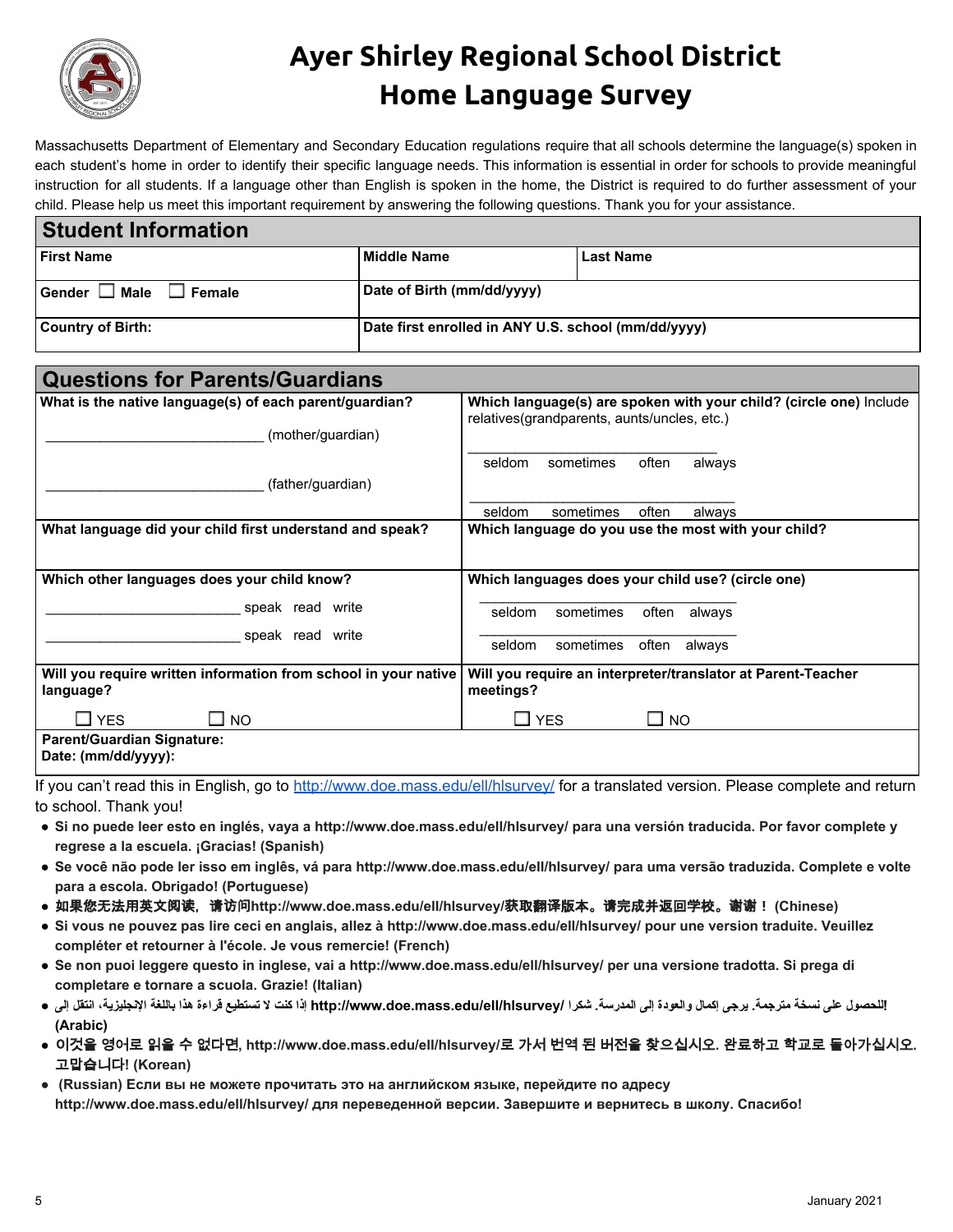

## **Ayer Shirley Regional School District Health and Emergency Information Form**

The following information is requested of the parent/guardian in order for your child to receive prompt notification, and for your child to receive prompt attention in the event of serious illness or injury. These records will be kept in the health office and remain confidential.

| <b>Student Information</b>                                                                                                                                                                                                                                                                                                                                                     |                   |                                                                                                                        |  |  |
|--------------------------------------------------------------------------------------------------------------------------------------------------------------------------------------------------------------------------------------------------------------------------------------------------------------------------------------------------------------------------------|-------------------|------------------------------------------------------------------------------------------------------------------------|--|--|
| <b>Child's Name:</b>                                                                                                                                                                                                                                                                                                                                                           |                   | Date of Birth:                                                                                                         |  |  |
| Grade:                                                                                                                                                                                                                                                                                                                                                                         |                   | Teacher/Advisor (new registrations leave blank):                                                                       |  |  |
| Your child resides with: _____ mother _____ father _____ both parents _____ guardian/other                                                                                                                                                                                                                                                                                     |                   |                                                                                                                        |  |  |
| <b>Mother's Name:</b>                                                                                                                                                                                                                                                                                                                                                          |                   | Home Phone:                                                                                                            |  |  |
| Address:                                                                                                                                                                                                                                                                                                                                                                       |                   | Work Phone:                                                                                                            |  |  |
| Email:                                                                                                                                                                                                                                                                                                                                                                         |                   | Mobile Phone:                                                                                                          |  |  |
| <b>Father's Name:</b>                                                                                                                                                                                                                                                                                                                                                          |                   | Home Phone:                                                                                                            |  |  |
| Address:                                                                                                                                                                                                                                                                                                                                                                       |                   | Work Phone:                                                                                                            |  |  |
| Email:                                                                                                                                                                                                                                                                                                                                                                         |                   | Mobile Phone:                                                                                                          |  |  |
| Sibling(s) in the Ayer Shirley Regional School District                                                                                                                                                                                                                                                                                                                        |                   |                                                                                                                        |  |  |
| Name:                                                                                                                                                                                                                                                                                                                                                                          |                   | School:                                                                                                                |  |  |
| Name:                                                                                                                                                                                                                                                                                                                                                                          |                   | School:                                                                                                                |  |  |
| Name:                                                                                                                                                                                                                                                                                                                                                                          |                   | School:                                                                                                                |  |  |
| Name:                                                                                                                                                                                                                                                                                                                                                                          |                   | School:                                                                                                                |  |  |
| called.                                                                                                                                                                                                                                                                                                                                                                        |                   | Emergency Contact(s): If unable to reach a parent/guardian, please list the names of persons you wish to be            |  |  |
| Name:                                                                                                                                                                                                                                                                                                                                                                          |                   | School:                                                                                                                |  |  |
| Name:                                                                                                                                                                                                                                                                                                                                                                          |                   | School:                                                                                                                |  |  |
| Name:                                                                                                                                                                                                                                                                                                                                                                          |                   | School:                                                                                                                |  |  |
| <b>Medical Information</b>                                                                                                                                                                                                                                                                                                                                                     |                   |                                                                                                                        |  |  |
| Your child's doctor:                                                                                                                                                                                                                                                                                                                                                           |                   | Phone:                                                                                                                 |  |  |
| Your child's dentist:                                                                                                                                                                                                                                                                                                                                                          |                   | Phone:                                                                                                                 |  |  |
|                                                                                                                                                                                                                                                                                                                                                                                |                   | Medical Insurance (please select one): _____ Children's Medical Security Plan _____ Mass Health ____ Private Insurance |  |  |
| ALL CHILDREN IN MASSACHUSETTS QUALIFY FOR HEALTH INSURANCE. Massachusetts health insurance plans<br>that provide uninsured children with affordable health care are available (restrictions may apply). Contact the school nurse<br>for more information about these programs. All communication is confidential.<br>Would you like information about MassHealth?<br>Yes<br>No |                   |                                                                                                                        |  |  |
| Check all that apply:                                                                                                                                                                                                                                                                                                                                                          |                   | Do you give permission for the following medications to be administered by the nurse to your child as needed?          |  |  |
| Acetaminophen (Tylenol)                                                                                                                                                                                                                                                                                                                                                        | Ibuprofen (Advil) | Hydrocortisone Cream<br>Tums                                                                                           |  |  |
| Benadryl<br>$\_$ Orajel                                                                                                                                                                                                                                                                                                                                                        | Burn free gel     | Calamine Lotion                                                                                                        |  |  |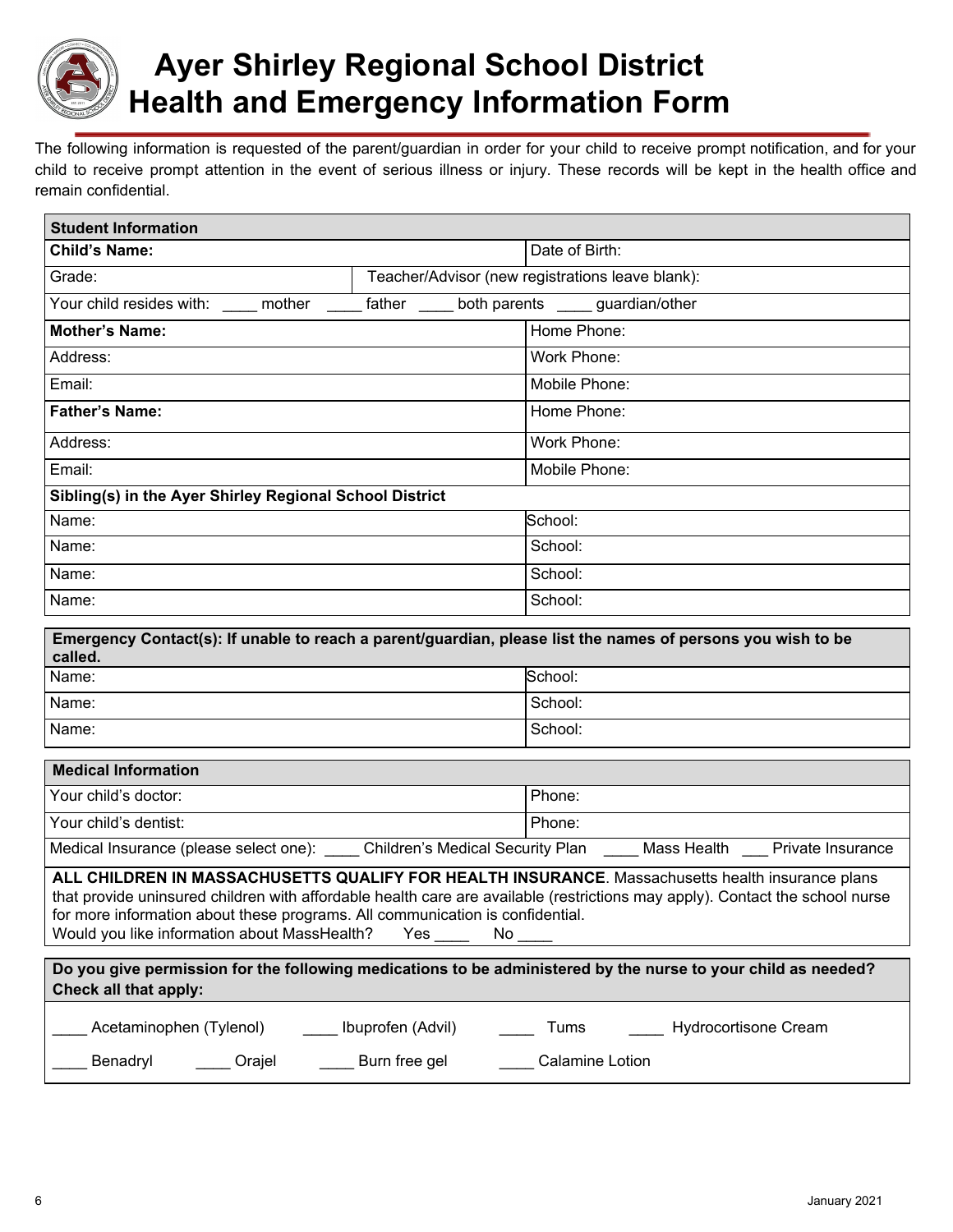

## **Ayer Shirley Regional School District Health and Emergency Information Form**

| <b>Medical History:</b><br>Is your child being treated for any of the following conditions? |                                                                   |                                                                    |                                                                                                                       |  |
|---------------------------------------------------------------------------------------------|-------------------------------------------------------------------|--------------------------------------------------------------------|-----------------------------------------------------------------------------------------------------------------------|--|
|                                                                                             |                                                                   |                                                                    | ADD/ADHD____________________Seizure Disorder _________________ Eye problems                                           |  |
|                                                                                             |                                                                   | Kidney disease ___________ Diabetes ______________ Heart Condition |                                                                                                                       |  |
|                                                                                             |                                                                   | Scoliosis <b>Arthritis Headaches</b>                               |                                                                                                                       |  |
|                                                                                             |                                                                   |                                                                    |                                                                                                                       |  |
|                                                                                             | Asthma (If yes, explain triggers and treatment)                   |                                                                    |                                                                                                                       |  |
| Food Allergies If yes, describe reaction and treatment                                      |                                                                   |                                                                    |                                                                                                                       |  |
|                                                                                             | Stinging Insect Allergy (If yes, describe reaction and treatment) |                                                                    |                                                                                                                       |  |
| Other allergies: Specify reaction and treatment                                             |                                                                   |                                                                    |                                                                                                                       |  |
|                                                                                             |                                                                   |                                                                    | Has your child ever been diagnosed with a concussion? When?                                                           |  |
|                                                                                             |                                                                   | Does your child have hearing loss? YES NO                          |                                                                                                                       |  |
|                                                                                             |                                                                   |                                                                    | Does your child take any medication on a regular basis? If yes, for what reason? List medication(s):                  |  |
|                                                                                             |                                                                   |                                                                    |                                                                                                                       |  |
| 3.<br>Medication                                                                            |                                                                   |                                                                    | <u> Reason and Barbara and Barbara and Barbara and Barbara and Barbara and Barbara and Barbara and Barbara and Ba</u> |  |

**If your child receives any immunizations during the school year, please submit documentation for your child's** health record at school. After a Physical Exam or vaccine administration is performed, Physician Office's do not send this information to the schools, it is the parents responsibility to submit it to your child's school. **Initial : \_\_\_\_\_\_\_\_\_\_\_\_\_\_\_**

I understand that this information is confidential. However, federal law permits information in the school health record to be shared with school officials on a "need to know" basis and with a very limited number of other persons, including those who could help in an emergency. In other circumstances, my consent will be required. I give permission to exchange information with my child's healthcare provider. I understand that I can limit or **revoke this consent at any time.**

**Parent/Guardian's Signature\_\_\_\_\_\_\_\_\_\_\_\_\_\_\_\_\_\_\_\_\_\_\_\_\_\_\_\_\_\_\_\_\_\_\_\_\_\_\_\_\_\_\_\_ Date \_\_\_\_\_\_\_\_\_\_\_\_\_\_\_\_\_\_\_**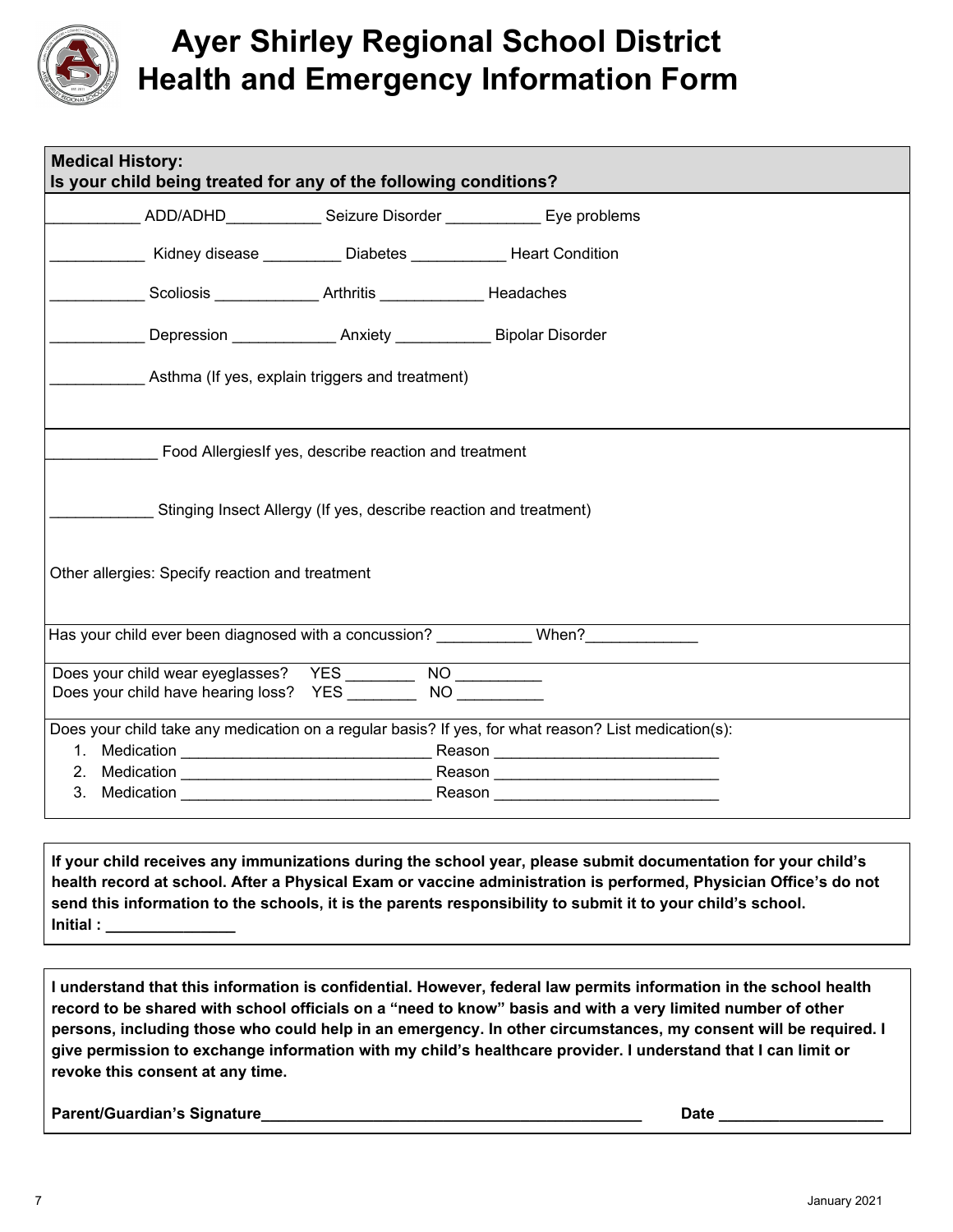**Child's Name: Screening Date: Arrival Time:**



**Ayer Shirley Regional School District Parent Questionnaire for Kindergarten Screening**

Dear Parent/Guardian:

Please take a few moments to introduce your child to us through this questionnaire. **The completed questionnaire is due at the time of registration.**

This form has five parts that ask for information about your child:

- Part 1: Personal background information about your child.
- Part 2: Developmental History.
- Part 3: Self-Help Development about your child's ability to care for him/herself.
- Part 4: Social Development about how your child behaves with other people.
- Part 5: Other Information

Please read through the form and respond to all items as carefully as you can. You are an important source of information about your child. The information and answers that you provide enable us to better understand the whole child. Information shared on this questionnaire will remain confidential and will only be shared with your child's classroom teacher and specialist teachers. We greatly appreciate your time in completing this form and look forward to working with you and your child.

| Name Child will be using in School (nickname): _________________________________       |  |                    |      |
|----------------------------------------------------------------------------------------|--|--------------------|------|
|                                                                                        |  | Gender: Female ___ | Male |
| <b>Parent Information</b>                                                              |  |                    |      |
| Person completing this survey:_______Mother______Father_____Guardian_____Caregiver     |  |                    |      |
| Other (specify)<br><u> 1989 - Johann Stein, mars an deus Amerikaansk kommunister (</u> |  |                    |      |
| Mr/Mrs/Ms/Other:                                                                       |  |                    |      |
| Name (First/Last)                                                                      |  |                    |      |
| <b>Street Address:</b>                                                                 |  |                    |      |
| City, State, Zip:                                                                      |  |                    |      |
| Home Phone:                                                                            |  |                    |      |
| Cell Phone:                                                                            |  |                    |      |
| Email for school contact:                                                              |  |                    |      |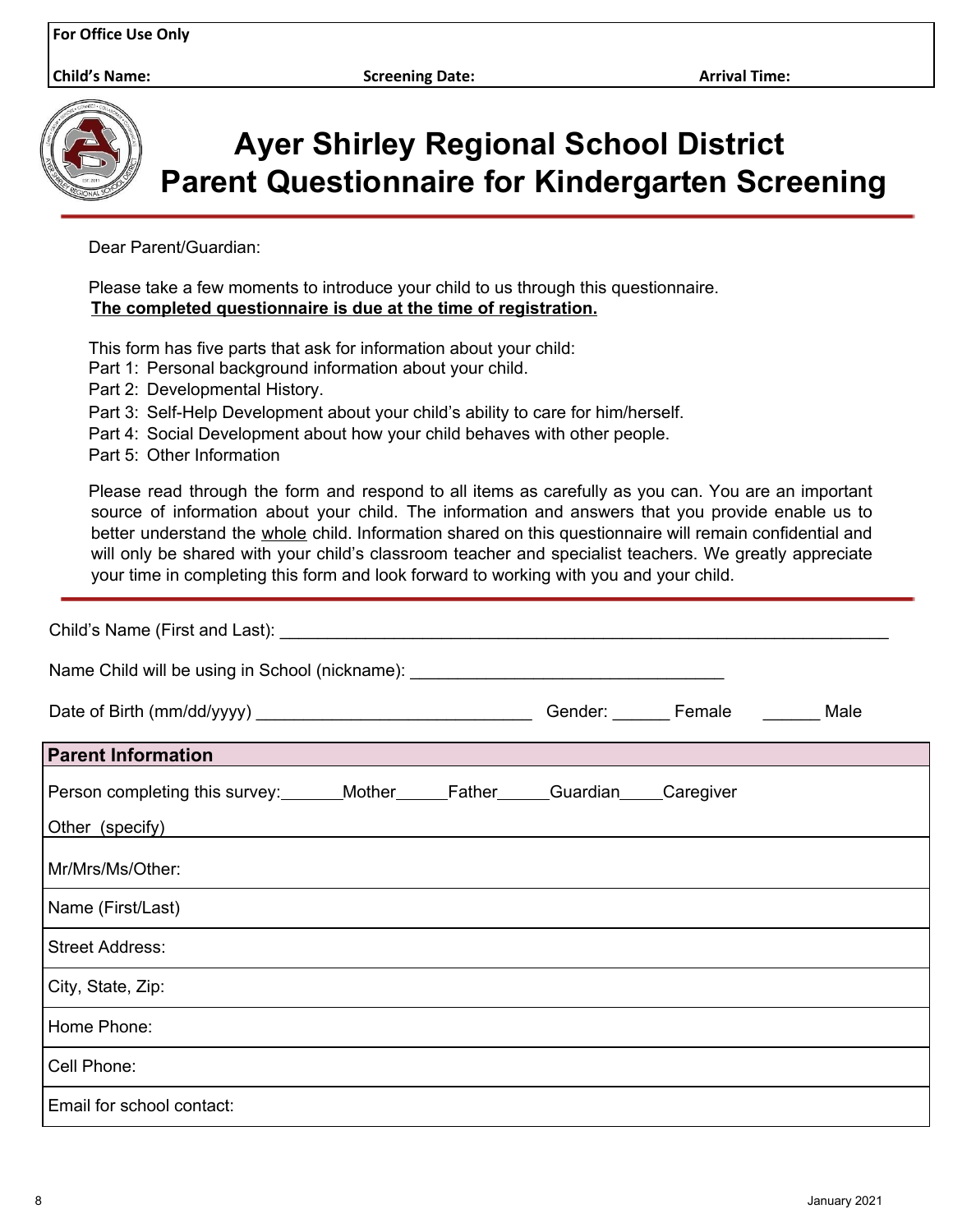| <b>Part 1: Personal Information</b>                                                                                                                          |  |  |  |
|--------------------------------------------------------------------------------------------------------------------------------------------------------------|--|--|--|
| <b>Living Situation:</b>                                                                                                                                     |  |  |  |
| 1. Who does your child live with? (Check all that apply)                                                                                                     |  |  |  |
| __ Mother __ Father __ Stepmother __ Stepfather __ Mother's Partner __ Father's Partner<br>Grandmother Grandfather Other relative (specify)                  |  |  |  |
| 2. Is there anything else you would like us to know about your child's living situation?                                                                     |  |  |  |
| <b>Siblings</b>                                                                                                                                              |  |  |  |
| Does your child have brothers or sisters? ______ No ______ Yes (please list below)<br>My child's birth order in the family is ______ out of ______ children. |  |  |  |
|                                                                                                                                                              |  |  |  |

| Name of brother/sister | Age | Name of School Attending | Does this child live at home with your kindergartner? |
|------------------------|-----|--------------------------|-------------------------------------------------------|
|                        |     |                          |                                                       |
|                        |     |                          |                                                       |
|                        |     |                          |                                                       |
|                        |     |                          |                                                       |

#### **HOME SITUATION:**

1. How often have you moved in the last 5 years?

2. Are there any major life events that have impacted your child and caused you concern? (If yes, explain)

My child's strengths are: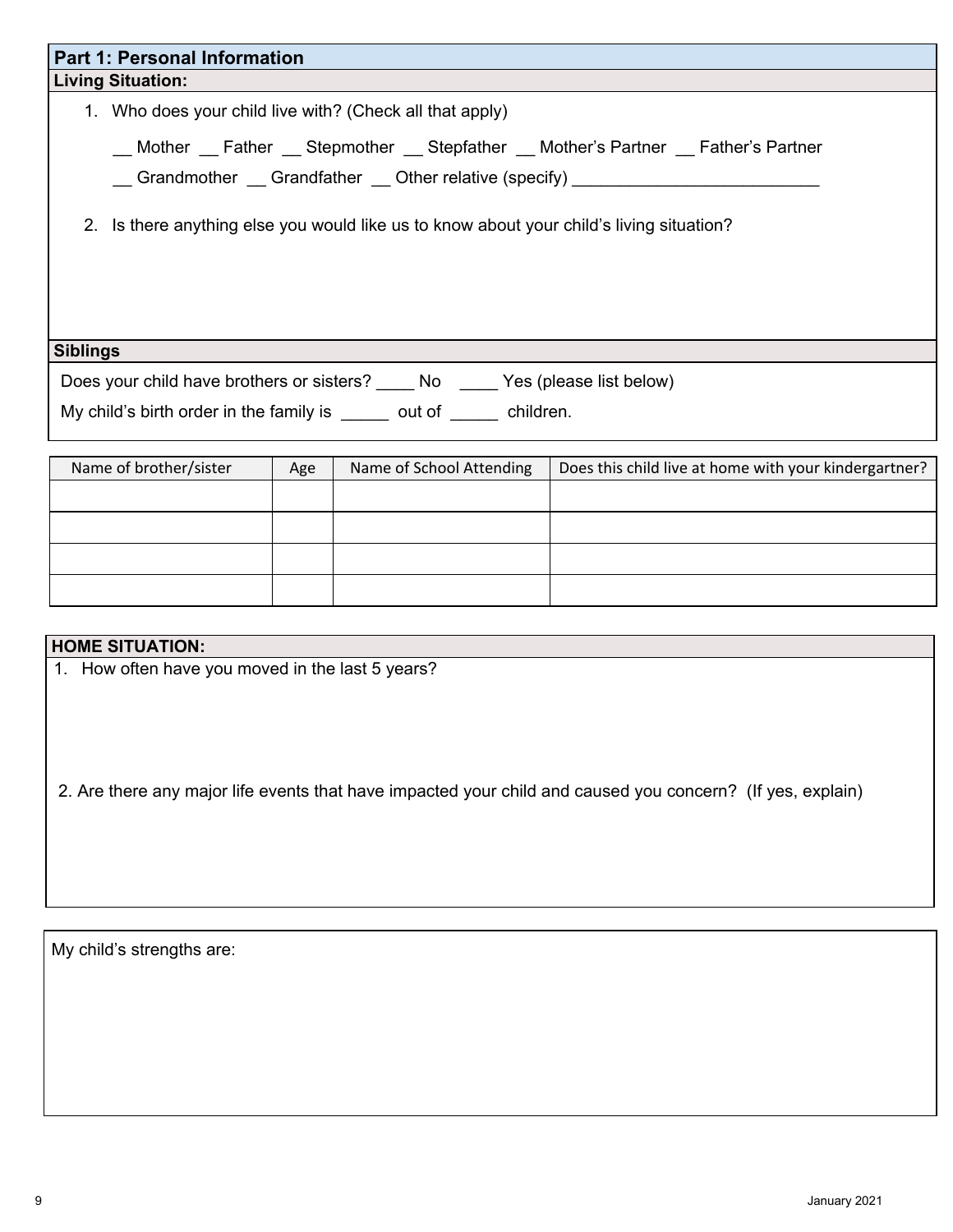### **SCHOOL SITUATION:**

| Please check next to the option that best describes your child's preschool experience in the school year prior to<br>entering Kindergarten. Coordinated Family and Community Engagement (CFCE) Services: locally based<br>programs serving families with children birth through school age (e.g. parent/child playgroups, parent-child<br>activities).<br><b>Parent Child Home Program (PCHP):</b> home visiting model program funded through the Department of Early<br>Education and Care.<br><b>Licensed Family Childcare:</b> refers to EEC licensed child care in a group setting in a home. It may include care<br>in the home of a family member, if the provider is both a relative and an EEC licensed child care provider<br>providing care to children from multiple families.<br>Center-Based Care: refers to care for children in a group setting, including public and private preschools, Head<br>Start, day care centers, and integrated public preschools. |
|-----------------------------------------------------------------------------------------------------------------------------------------------------------------------------------------------------------------------------------------------------------------------------------------------------------------------------------------------------------------------------------------------------------------------------------------------------------------------------------------------------------------------------------------------------------------------------------------------------------------------------------------------------------------------------------------------------------------------------------------------------------------------------------------------------------------------------------------------------------------------------------------------------------------------------------------------------------------------------|
| Select ONE option only and indicate hours where applicable:<br>$\Box$ My child did not have any formal early childhood program experience                                                                                                                                                                                                                                                                                                                                                                                                                                                                                                                                                                                                                                                                                                                                                                                                                                   |
| $\Box$ My child did not have formal early childhood program experience but participated in Coordinated Family and<br><b>Community Engagement (CFCE) services.</b>                                                                                                                                                                                                                                                                                                                                                                                                                                                                                                                                                                                                                                                                                                                                                                                                           |
| $\Box$ My child did not have formal early childhood program experience but participated in Parent Child Home<br>Program (PCHP) services.                                                                                                                                                                                                                                                                                                                                                                                                                                                                                                                                                                                                                                                                                                                                                                                                                                    |
| $\Box$ My child did not have formal early childhood program experience but participated in <b>BOTH</b> Coordinated<br>Family and Community Engagement (CFCE) AND Parent Child Home Program (PCHP) services.                                                                                                                                                                                                                                                                                                                                                                                                                                                                                                                                                                                                                                                                                                                                                                 |
| My child attended a Licensed Family Child Care Provider (indicate hours below)                                                                                                                                                                                                                                                                                                                                                                                                                                                                                                                                                                                                                                                                                                                                                                                                                                                                                              |
| ___ for less than 20 hours per week<br>for 20+ hours per week<br>My child attended a Center Based Program (indicate hours below)                                                                                                                                                                                                                                                                                                                                                                                                                                                                                                                                                                                                                                                                                                                                                                                                                                            |
| for less than 20 hours per week<br>for 20+ hours per week<br>My child attended <b>BOTH</b> a Licensed Family Child Care Provider AND a Center Based Program (indicate<br>hours below)<br>_ for less than 20 hours per week<br>for 20+ hours per week                                                                                                                                                                                                                                                                                                                                                                                                                                                                                                                                                                                                                                                                                                                        |
|                                                                                                                                                                                                                                                                                                                                                                                                                                                                                                                                                                                                                                                                                                                                                                                                                                                                                                                                                                             |
|                                                                                                                                                                                                                                                                                                                                                                                                                                                                                                                                                                                                                                                                                                                                                                                                                                                                                                                                                                             |
| May we have permission to contact the previous teacher/daycare provider? ___ Yes ___ No                                                                                                                                                                                                                                                                                                                                                                                                                                                                                                                                                                                                                                                                                                                                                                                                                                                                                     |
| If yes, please sign and date below:                                                                                                                                                                                                                                                                                                                                                                                                                                                                                                                                                                                                                                                                                                                                                                                                                                                                                                                                         |
| Signature<br>Date                                                                                                                                                                                                                                                                                                                                                                                                                                                                                                                                                                                                                                                                                                                                                                                                                                                                                                                                                           |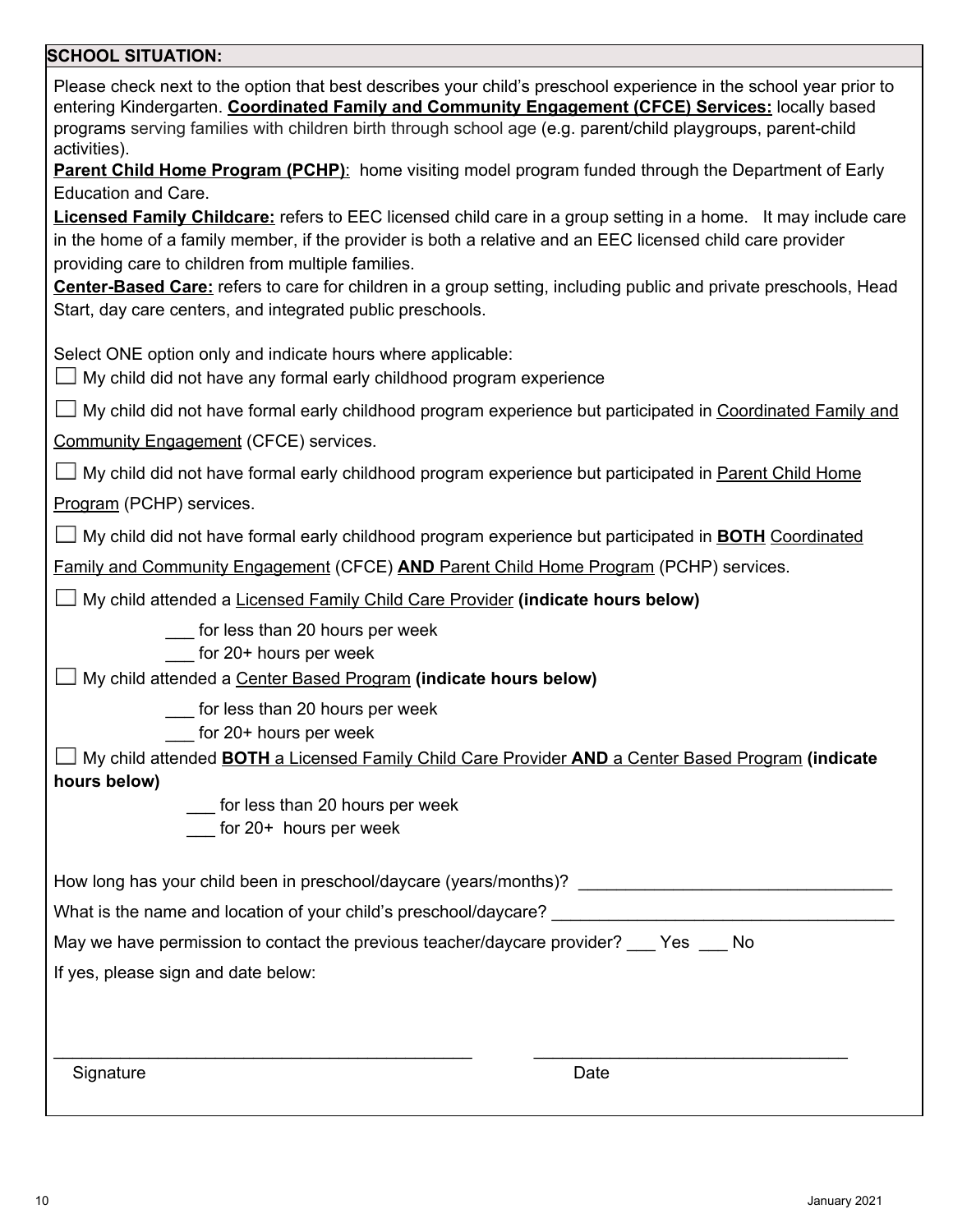| <b>Part 2: Developmental History</b>                                                                                                                                                                                                                                                                                                           |
|------------------------------------------------------------------------------------------------------------------------------------------------------------------------------------------------------------------------------------------------------------------------------------------------------------------------------------------------|
| <b>Birth Information:</b>                                                                                                                                                                                                                                                                                                                      |
| 1. Was the child a full term baby? _______ Yes ________ No                                                                                                                                                                                                                                                                                     |
| 2. Were there any complications with the pregnancy or birth? ______ Yes ______ No<br>If yes, explain:                                                                                                                                                                                                                                          |
| <b>Medical/Health Information</b>                                                                                                                                                                                                                                                                                                              |
| 1. Did your child receive Early Intervention Services? ______ Yes ______ No<br>If yes, please provide Early Intervention information (area of concern, when and where)                                                                                                                                                                         |
| 2. Has your child seen an optometrist or ophthalmologist? ______ Yes ______ No<br>3. Does your child wear glasses? ______ Yes ______ No<br>4. Do you suspect your child has a vision problem?<br>If yes, explain:<br>5. Do you suspect your child has a hearing problem?<br>If yes, explain:                                                   |
| 6. Is your child under the care of an audiologist or ear, nose and throat (ENT) specialist? ___ Yes ___ No<br>7. Has your child had frequent ear infections? ______ Yes ______ No<br>8. Has your child had ear tubes inserted? ______ Yes ______ No<br>If yes, at what age(s)?<br>9. Does your child speak loudly? _____ Yes _____ No          |
| 10. Does your child have a significant medical history due to an accident, illness or medical condition?<br>If yes, please describe:<br>11. Has your child ever been hospitalized? ______ Yes ______ No<br>If yes, please describe:                                                                                                            |
| 12. Does your child take prescription medications on a routine, daily basis? _____ Yes _____<br>No<br>If yes, please list:<br>13. Does your child have any allergies? ______ Yes ______ No<br>If yes, please list:<br>14. Does your child have an EPIPEN? ______ Yes _____ No<br>15. Does your child use an asthma inhaler? _____ Yes _____ No |
| 16. Has your child ever had a special assessment for: (please circle, if applicable)<br><b>Educational exam</b><br>Psychological<br><b>Neurological</b><br>If your child had any exams above, please describe the reason:<br>Name and location of person(s) who administered the exam:                                                         |
| 17. May we have permission to contact your child's medical provider, as needed? ___ Yes ___ No<br>If yes, please sign below:                                                                                                                                                                                                                   |
| Signature<br>Date                                                                                                                                                                                                                                                                                                                              |
| Medical Provider's Name: Manner All Allen Contract of the Medical Provider's Name:                                                                                                                                                                                                                                                             |
|                                                                                                                                                                                                                                                                                                                                                |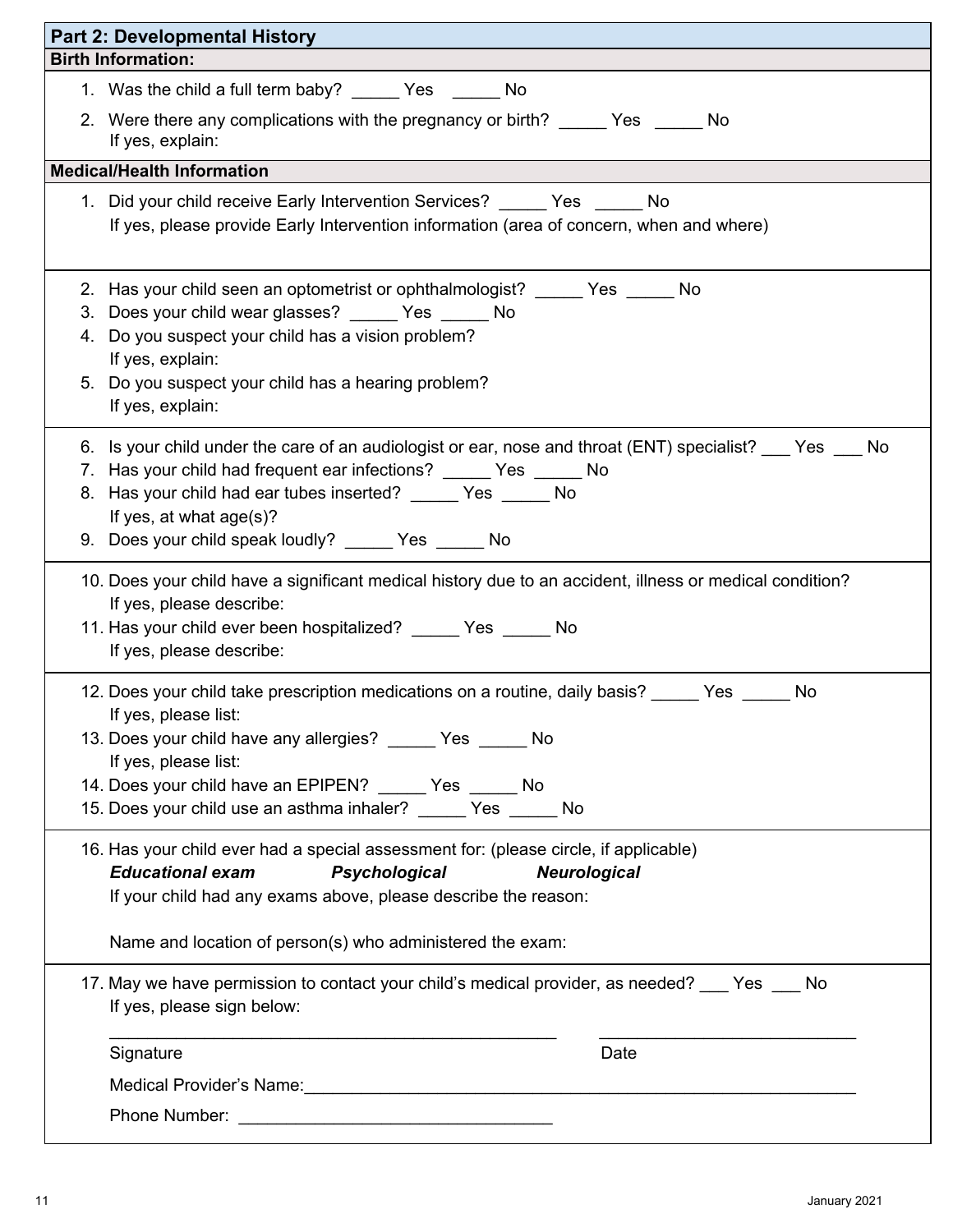|    | <b>Speech/Language Information:</b>                                                                                                                                        |
|----|----------------------------------------------------------------------------------------------------------------------------------------------------------------------------|
|    | 1. My child has had a speech and language evaluation. Yes No<br>If yes, did he/she receive therapy? _______ Yes _______ No If yes, for how long? _________                 |
|    | 2. My child currently receives speech and language therapy. _____ Yes _____ No                                                                                             |
|    | Therapist's name/agency:                                                                                                                                                   |
|    | 3. My child is generally understood by people outside the family. _______Yes _______No                                                                                     |
|    | 4. I find myself restating what my child has said to others. ______ Yes ______ No                                                                                          |
|    | <b>Motor Information:</b>                                                                                                                                                  |
|    | 1. My child can independently: (check all that apply)                                                                                                                      |
|    | ___ Pedal a bike(with or without training wheels)   _____ Pump a swing                                                                                                     |
|    | ____ Walk up and down stairs using one foot per step _____ Hop on one foot                                                                                                 |
|    | 2. My child has had a physical therapy evaluation. ______ Yes _____ No                                                                                                     |
|    | If yes, did he/she receive therapy? _______ Yes _______ No If yes, for how long? __________                                                                                |
|    | 3. My child currently receives physical therapy ______ Yes ______ No                                                                                                       |
|    | Therapist's name/agency:                                                                                                                                                   |
|    | <b>Sensory Information:</b>                                                                                                                                                |
|    | 1. My child is fearful of loud noises. No No                                                                                                                               |
|    | 2. My child does not like crowds. _____ Yes _____ No                                                                                                                       |
|    | 3. My child is a picky eater (does not like certain food textures, colors, etc.) ______ Yes ______ No                                                                      |
|    | 4. My child becomes overwhelmed in new situations. _______ Yes ______ No                                                                                                   |
|    | 5. Certain clothing (tags, different materials, etc.) bother my child. _______ Yes _______ No                                                                              |
|    | <b>Fine Motor Information:</b>                                                                                                                                             |
|    | 1. My child can hold a crayon to color and draw pictures without difficulty. _____ Yes _____ No                                                                            |
| 2. | My child can hold a pencil and write some or all letters of his/her name without difficulty. ___ Yes ___ No                                                                |
| 3. | My child has had occupational therapy and/or sensory evaluation. ______ Yes _____ No                                                                                       |
|    | If yes, did he/she receive therapy? ______ Yes ______ No If yes, for how long? _____________________                                                                       |
|    | 4. My child currently receives occupational therapy. ______ Yes ______ No                                                                                                  |
|    | Therapist's name/agency:                                                                                                                                                   |
|    | <b>Attention Information:</b>                                                                                                                                              |
|    | 1. My child gives eye contact to the person speaking. ______ Yes _____ No                                                                                                  |
|    | 2. My child is easily distracted. ______ Yes _____ No                                                                                                                      |
| 3. | My child sticks to one activity for at least 15 minutes at a time (not including computer/TV) __ Yes_No<br>4. My child darts from one task to another. ______ Yes _____ No |
| 5. | My child perseveres or excessively over-focuses on things or ideas. ______ Yes _____ No                                                                                    |
|    | 6. My child is overly restless or fidgety. ______ Yes _____ No                                                                                                             |
|    | 7. My child has been diagnosed with ADD or ADHD. ______ Yes ______ No                                                                                                      |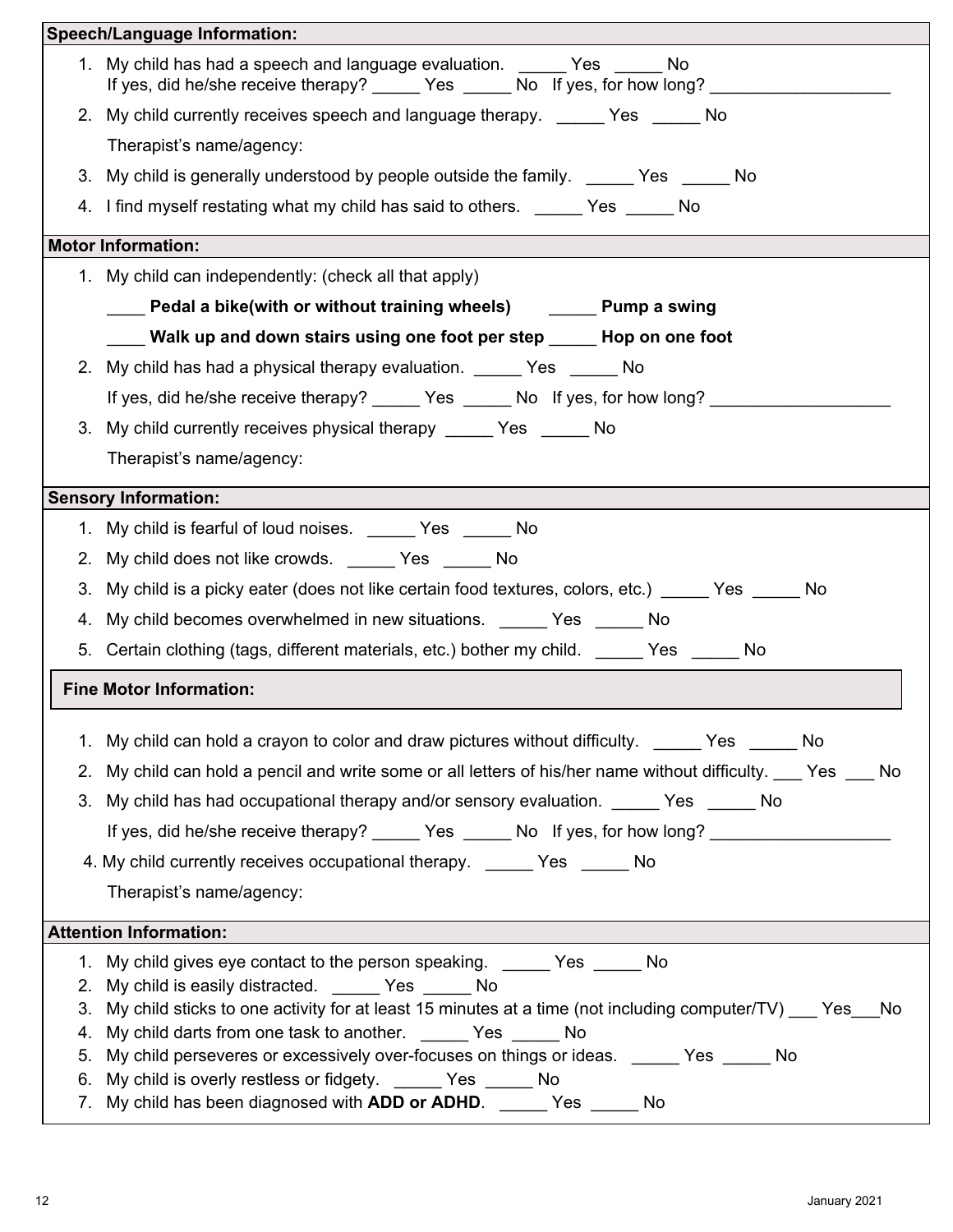| <b>Part 3: Self-Help Information</b>               |                                       |
|----------------------------------------------------|---------------------------------------|
| My child can independently: (check all that apply) |                                       |
| Put away toys                                      | Hang up coat                          |
| Button clothing                                    | Zip clothing                          |
| Follow a 2-step direction                          | Clean up a spill                      |
| Completely get dressed                             | Put shoes on correct feet             |
| Take care of all toileting needs                   | Blow or wipe nose without being asked |
| Unscrew jar lids or bottle caps                    | Ask an adult for help, when needed    |

|    | Part 4: Behavior and Social Development Information                                  |
|----|--------------------------------------------------------------------------------------|
| 1. | My child initiates play with other children. No No                                   |
|    | 2. My child has opportunities to play with other                                     |
|    | children his/her own age. ______ Yes ______ No                                       |
|    | 3. My child easily separates from parents ______ Yes _____ No                        |
| 4. | My child is able to take turns. ________ Yes ________ No                             |
| 5. | My child gets along well with other children. _______ Yes _______ No                 |
| 6. | My child is fearful/anxious and worries a lot. ______ Yes _____ No                   |
| 7. | Does your child exhibit any serious behavior problems? (Check all that apply)        |
|    | Defiance of adults/non compliant ________ Tantrums                                   |
|    | Use of inappropriate language ___________ Aggressive/violent behavior towards others |
|    | Other:                                                                               |
|    | 8. What is your child's reaction to stress? (Check all that apply)                   |
|    | _____ Cries _______ Headache ______ Bites _______ Stomach Ache                       |
|    | Other:                                                                               |
|    | 9. Are there challenges with behavior management at home? ______ Yes ______ No       |
|    | 10. If yes, what is the most effective in establishing acceptable behavior:          |
|    |                                                                                      |
|    |                                                                                      |

| <b>Part 5: Other Information:</b>                                                     |
|---------------------------------------------------------------------------------------|
|                                                                                       |
| Please estimate how much 'screen time' your child experiences per week.<br>hrs<br>min |
| Is there any additional information that you would like to share about your child?    |
|                                                                                       |
|                                                                                       |
|                                                                                       |
|                                                                                       |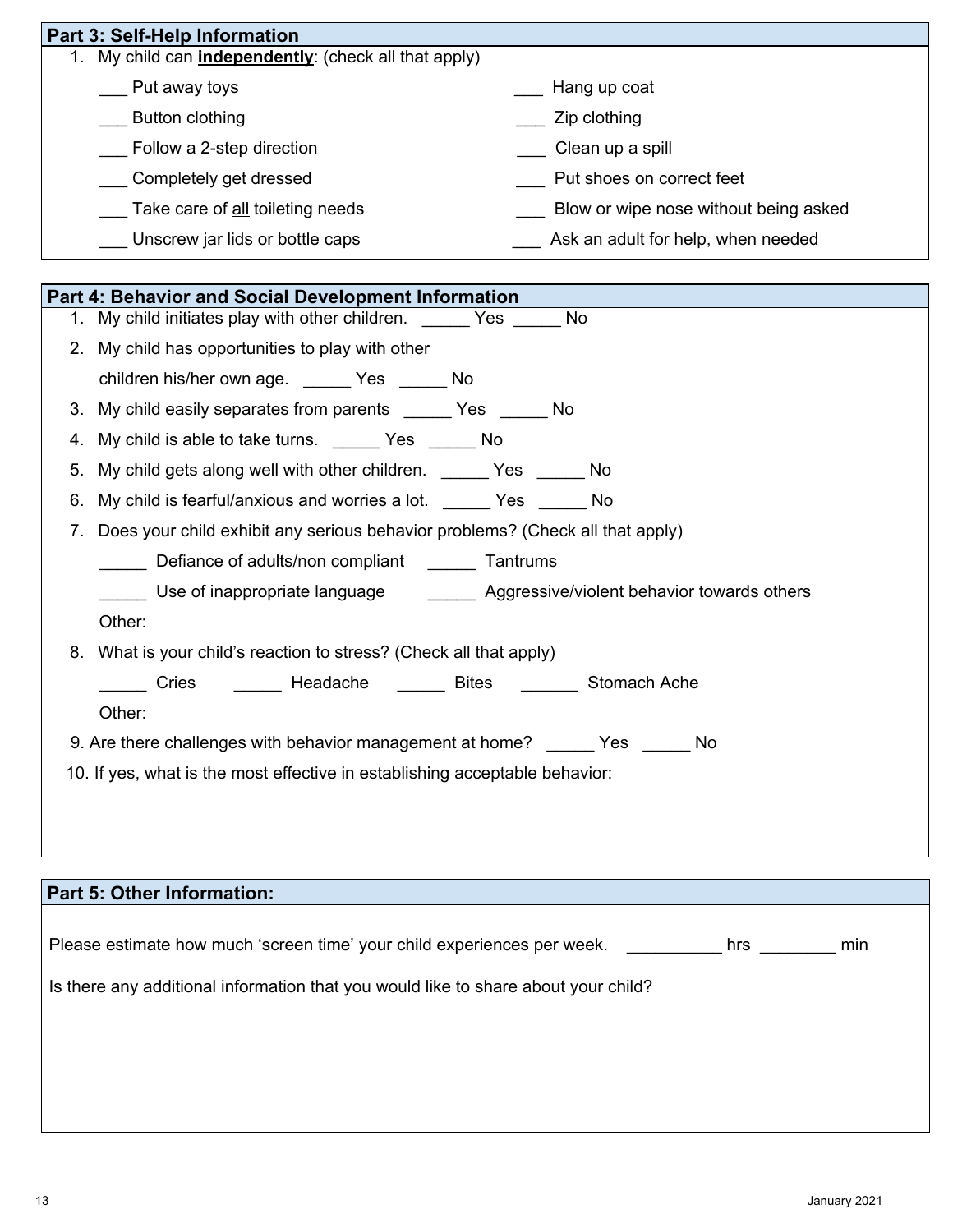# **REGISTER FOR A FREE READING AND LITERACY APP!**

ommunity

Toundation

Jnited

Way



1. Register for your free Super Secret Code at: www.myf2b.com/IZ



School Edition

**RLY LITERACY OVATION ZONE** th Central Massachusett

2. Download the apps from your app store.

3. Play 15 mins each day with your child.

ootsteps

EI I A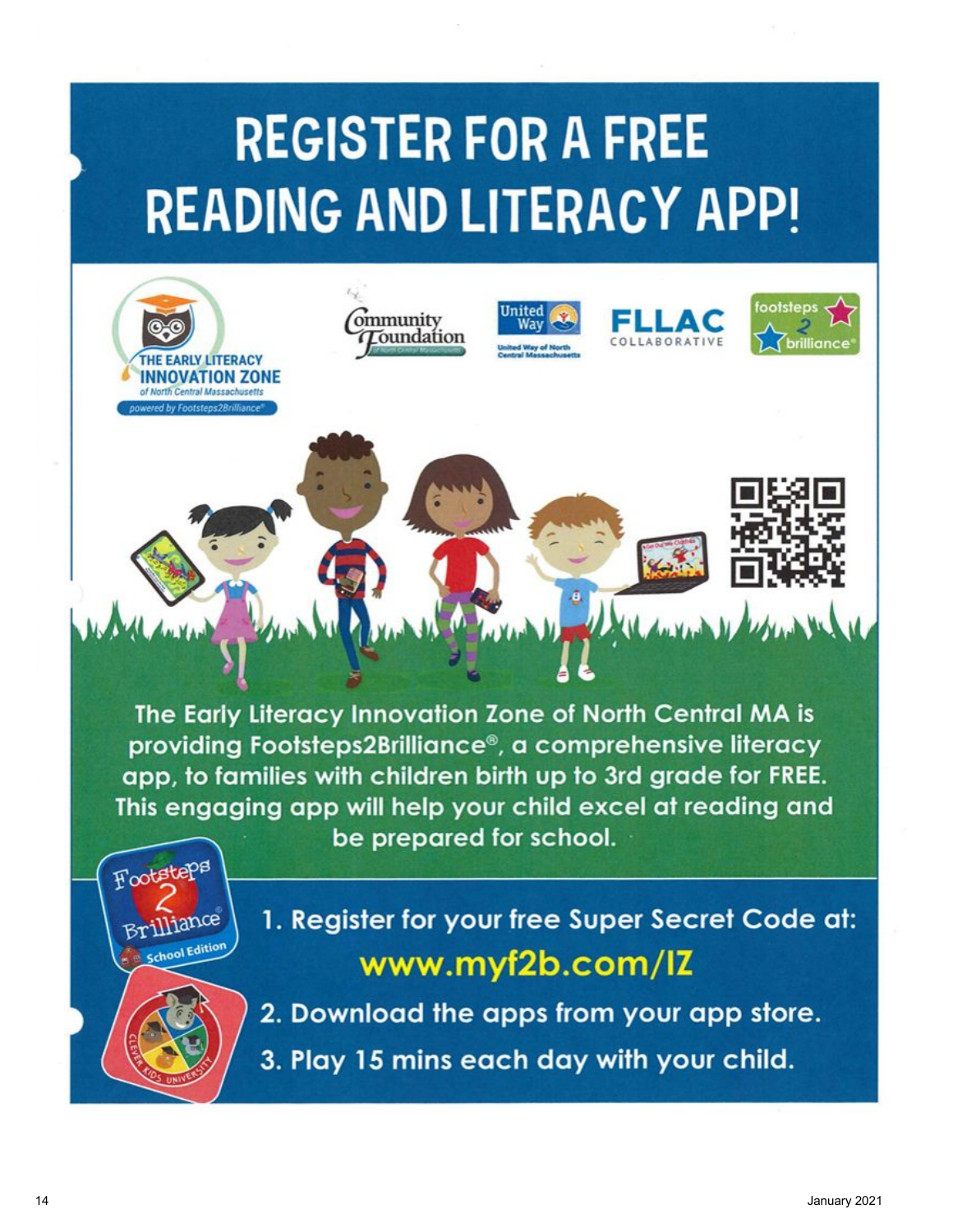## **Getting Started: What should I download first? For Parents**

Footsteps2Brilliance® is designed to encourage and support self-directed learning. Your child can explore any part of the program and experience success. By downloading and removing books and games from a variety of levels and series, you can keep your child engaged and motivated. Here are recommendations to get started:

Y footsteps 2 brilliance

| <b>Your Child</b>   | <b>Best Level for</b><br>Your Child* | <b>Recommended Series to Download First*</b>   |
|---------------------|--------------------------------------|------------------------------------------------|
|                     |                                      | Karaoke Nursery Rhyme book series              |
| Age 2 to 3          | <b>Red Level</b>                     | Factory Floor (Red Level: Logic and Reasoning) |
|                     |                                      | My Doodle Pad (Red Level: My Writing)<br>✓     |
|                     |                                      | ALPs book series<br>✓                          |
|                     | <b>Red Level</b>                     | Letters and Sounds game series (Red Level)     |
| Age 4 to 5          |                                      | Create a Book (Red Level: My Writing)          |
|                     |                                      | Better Letters games (Red Level: My Writing)   |
|                     |                                      | Mega Mouth Decoders 1 book series              |
| Kindergarten        | <b>Red Level</b>                     | Word Work game series (Red Level)              |
|                     |                                      | Create a Book                                  |
|                     |                                      | Alphabet Animals book series                   |
| <b>First Grade</b>  | <b>Yellow Level</b>                  | Word Work game series (Yellow Level)           |
|                     |                                      | My Journal (Yellow Level)                      |
|                     |                                      | Aesop's Fables book series<br>✓                |
| <b>Second Grade</b> | <b>Blue Level</b>                    | Language Skills game series (Blue Level)       |
|                     |                                      | My Journal (Blue Level)                        |

\*Keep in mind that books and games from other levels may engage your child's interest and creativity. Encourage your child to explore.

#### How do I download and remove content?



Parent downloading for v 7.0